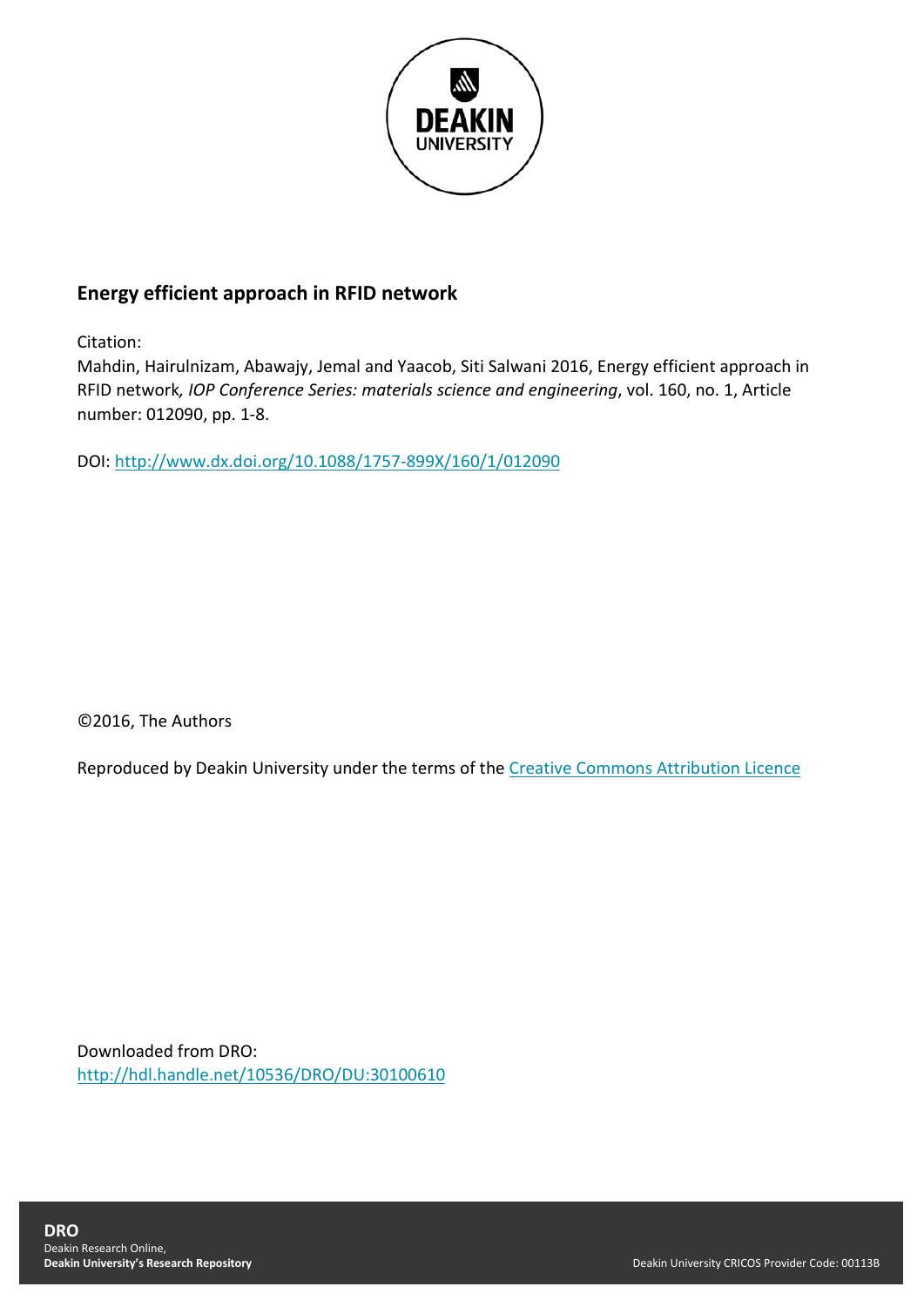# **Energy Efficient Approach in RFID Network**

# **Hairulnizam Mahdin**<sup>1</sup> **, Jemal Abawajy, Siti Salwani Yaacob**

Faculty of Computer Science and Information Technology, Universiti Tun Hussein Onn Malaysia, Parit Raja, 86400 Batu Pahat, Johor, Malaysia

Email: hairuln@uthm.edu.my

**Abstract**. Radio Frequency Identification (RFID) technology is among the key technology of Internet of Things (IOT). It is a sensor device that can monitor, identify, locate and tracking physical objects via its tag. The energy in RFID is commonly being used unwisely because they do repeated readings on the same tag as long it resides in the reader vicinity. Repeated readings are unnecessary because it only generate duplicate data that does not contain new information. The reading process need to be schedule accordingly to minimize the chances of repeated readings to save the energy. This will reduce operational cost and can prolong the tag's battery lifetime that cannot be replaced. In this paper, we propose an approach to minimize energy spent during reading processes. Experiments conducted shows that proposed algorithm contribute towards significant energy savings in RFID compared to other approaches.

#### **1. Introduction**

RFID is emerging as an automation tool for monitoring, tracking, locating and identifying physical objects tagged with its chip. It has been use in many areas including supply chain [1], healthcare [2], construction [3], wildlife [4] and farming [5]. It enables process improvement on the area where it turns tedious manual works into simplified automated process. For example, instead of scanning the barcodes manually, RFID can simultaneously read all the objects and return related data to the system in very short time [6]. The growth of RFID deployment has been exponential since its reintroduction in the late 90s. In 2006 the number of tags has been sold is three times bigger than over the previous 60 years [7]. In 2014, the total market value for RFID is \$9.2 billion and is expected to reach \$30.24 billion in 2024 [8].

Based on this market pattern and trajectory, it is expected that RFID will becoming the most common pervasive devices in our life. As the most widely used technology, we need an energysavings mechanism to cut the system operational cost. Minimizing the usage also can prolong the devices lifetime which help businesses obtain longer return-on-investment period. In certain circumstances, such as deployment at a natural disaster place [9], energy savings conscience is very important as the energy resource were limited and hard to be renew. For example the use of active tag to detect trapped coal miners in the tunnel [10]. The evacuation need to be done quickly before the battery on the tag dried out.

In this paper we present how energy savings is achieved through efficient reader scheduling mechanism. The readers are schedule in a way that no adjacent reader will do reading at the same time. Based on this the risk of signal collision is reduce to zero and the need to repeat readings because of the collision can be avoided. The tag in the overlapped vicinity also can be read by only one reader

Content from this work may be used under the terms of theCreative Commons Attribution 3.0 licence. Any further distribution  $_{\rm (cc)}$ of this work must maintain attribution to the author(s) and the title of the work, journal citation and DOI. Published under licence by IOP Publishing Ltd 1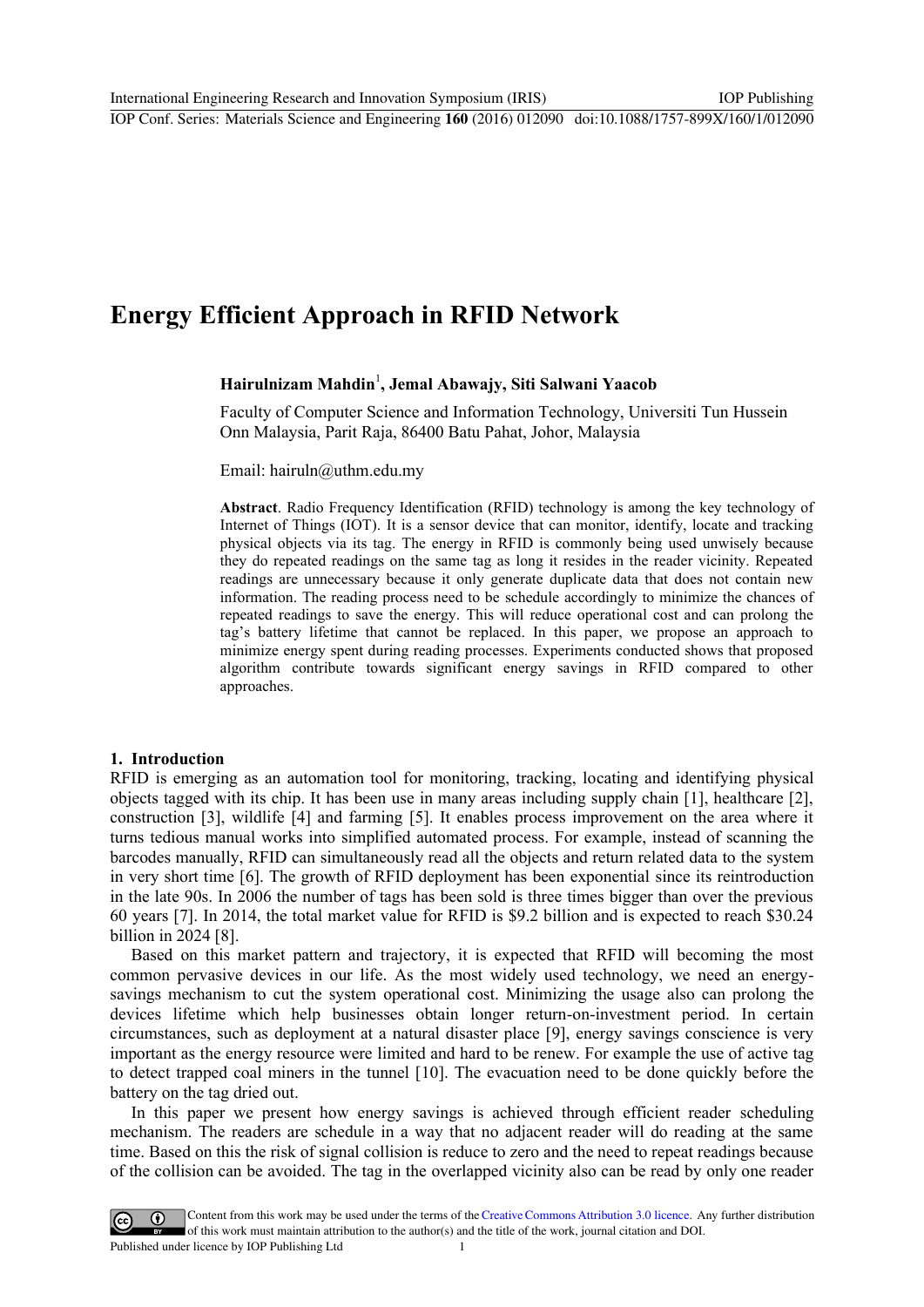by locking the session only to that reader. Reducing the number of the readings some amount of energy could be saved from being wasted. This paper is organized as follows: section 2 describes \on related works, section 3 is the details on the algorithm, section 4 is on performance analysis and section 5 is the conclusion.

# **2. Background**

Distributed Color Selection (DCS) and Variable-Maximum Distributed Color Selection (VDCS) or known as Colorwave is an approach to schedule reader to avoid signal collision among the adjacent readers [11]. The approach is distributed and is robust to new reader addition. It works by grouping the reader into different slot based on the number of their adjacent nodes. Only reader in the slot will be turn on when it is called. The other slot will be turn to sleep. However, if there is still collision, the reader need to called random generator to get new slot. The adjacent reader also needs to be assigned new slot. This is happening in the middle of reading process which will delay the system. Energy also is spent to give notice to other reader on the new changes. The method of assigning the slot to the reader is shown in Figure 1.



Figure 1. Three readers group into two slots based on DCS

In Figure 1(a) there are three adjacent nodes represent reader R1, R2 and R3. DCS will 'color' the nodes based on the number of adjacent nodes. R1 and R3 get the same color because both have one adjacent node. R2 have two adjacent nodes and get another color. When the system start R1 and R3 will start reading together and R2 will started in the new slot.

However there will be collision in cases as shown in Figure 1(b). R2 and R3 have the same number of adjacent nodes and were given the same color. When they started reading their signal will collide with each other. When this occur, the reader need to choose new color randomly. The other adjacent nodes also need to choose the new color. The number of slot might be more than two which is not good for the reading quality. A tag can get out from the system before it gets detected because waiting too long for the slot to take turns. The best approach is only to avoid by collision but not trade off the quality of readings. Colorwave, the extended version of DCS, minimize the number of color that the reader can choose off. This is to control the number of slot in the reader networks. However, it does not solve the problem of inaccurate slotting that cause the collision among the reader.

| <b>Table 1.</b> List of Tag Id |                |  |  |
|--------------------------------|----------------|--|--|
| Tag                            | <b>ID</b>      |  |  |
| Tag 1                          | 00010101000100 |  |  |
| Tag 2                          | 00100101101010 |  |  |
| Tag 3                          | 10101001101110 |  |  |
| Tag 4                          | 01010101000100 |  |  |

Collision also can happen not only among reader but also among tag. An approach to avoid collision is by using tree-based anti-collision approach [12]. Among the popular approach are Binary Tree (BT) protocol [13] and Query Tree (QT) [14]. The approach works by matching the tag ID bitwise where the tag can be read one by one. The process is known as singulation [15]. This feature is only available for EPC Global Gen2 RFID. For example we have 4 tags as listed in Table 1. If the reader start to find tag that begins with '0' to respond, there are three tag which is Tag1, Tag2 and Tag3 will respond. The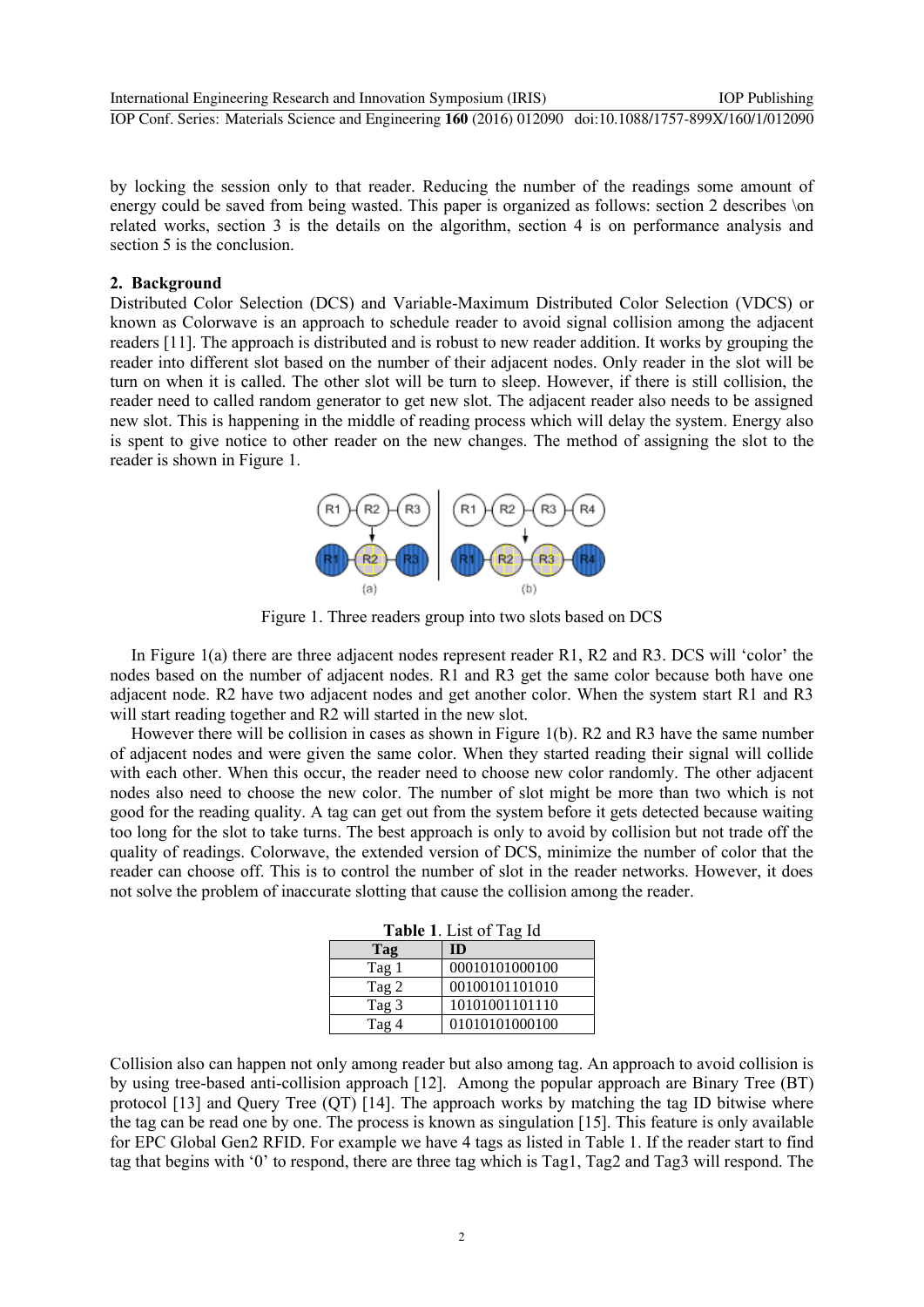signal from these tags cannot be differentiated by the reader, moreover it only wants to read one tag at a time. The reader then will ask tag that started with '00'. Two tag which is Tag1 and Tag2 will respond. The reader then will go for tag that start with '000', only one tag will respond which is Tag1. The reader will start communicating with this tag. After that it will communicate with this tag. After this tag the reader will go for tag that begins with '001' until it finishes all tag. This approach is effective but it takes time and has numbers of iteration to complete the reading process to finish. We need an approach that is simple and reliable in reading the tags with minimum energy consumption.

Another feature of Gen2 is tag session [16]. A tag can have up to four sessions where one tag can communicate with four readers simultaneously. This means the tag can differentiate every reader that is currently communicating with the tag. It can remember which reader has done with the communication and thus does not need to repeat it again until next cycle of readings. In this paper, we proposed a slotting approach called SELECT to save RFID reader's energy. Based on this approach, not all readers will be operating at the same time. Readers will take turns to read the tags and sleep to save energy. We also apply the use of session, where reader that has read all the tags in its vicinity does not have to do the reading again.

#### *2.1.1 Energy Model*

The energy consumption for RFID depends on the data size (bit), rate (kbps), time taken to transmit data and power supply. The time taken to transmit the signal can be calculated using Eq. (1):

$$
T = \frac{ID}{rate}
$$
 (1)

where ID is the size of tag id and rate is the tag data rate. Energy can be calculated using Eq. (2):

$$
\mathbf{E} = (V \times I) \times \mathbf{T} \tag{2}
$$

where V (volts) is the power supply and I (amperes) is the current consumed during scanning.

There are three modes of operation for RFID: (i) scan (ii) idle and (iii) sleep. The highest energy consumption is while the reader is in the scan mode, follows by idle and then sleep mode. During sleep mode the reader will use a very little any energy. Wake up signal can be sent from the middleware to change the reader mode such as from sleep to scan mode.

Table 2 shows the current values for readers from different models including SkyeModule M8, SkyeModule M1 and SkyModule M1 Mini at different mode [17]. As we can see there are significant differences in current consumption between each mode. The current consumption during sleep mode is less than 1% during scan mode for each model. For idle mode the consumption it is about 10-25% from the scan mode.

To calculate the energy to read one tag, let say the data rate is 26kbps and power supply is 6 volts. Using the equation (1) and (2), the energy needed to read one tag with data size of 96 bits using the SkyeModule M1- Mini is 1.329 joules. Only one reading on the tag is needed. When the reader read the tag for the second time, it considered duplicates and wastes energy.

While putting the reader in sleep mode to save energy, one thing that need to take into account is the energy required to send wake up signal to the reader. The energy must not exceed the savings that we accumulate from the sleep mode compared to the energy used when the reader is idle. According to [18], the equation to calculate the energy to switch from sleep mode to scan mode is

$$
E = \frac{(I_{active} - I_{sleep}) \times T \times V}{2}
$$
\n(3)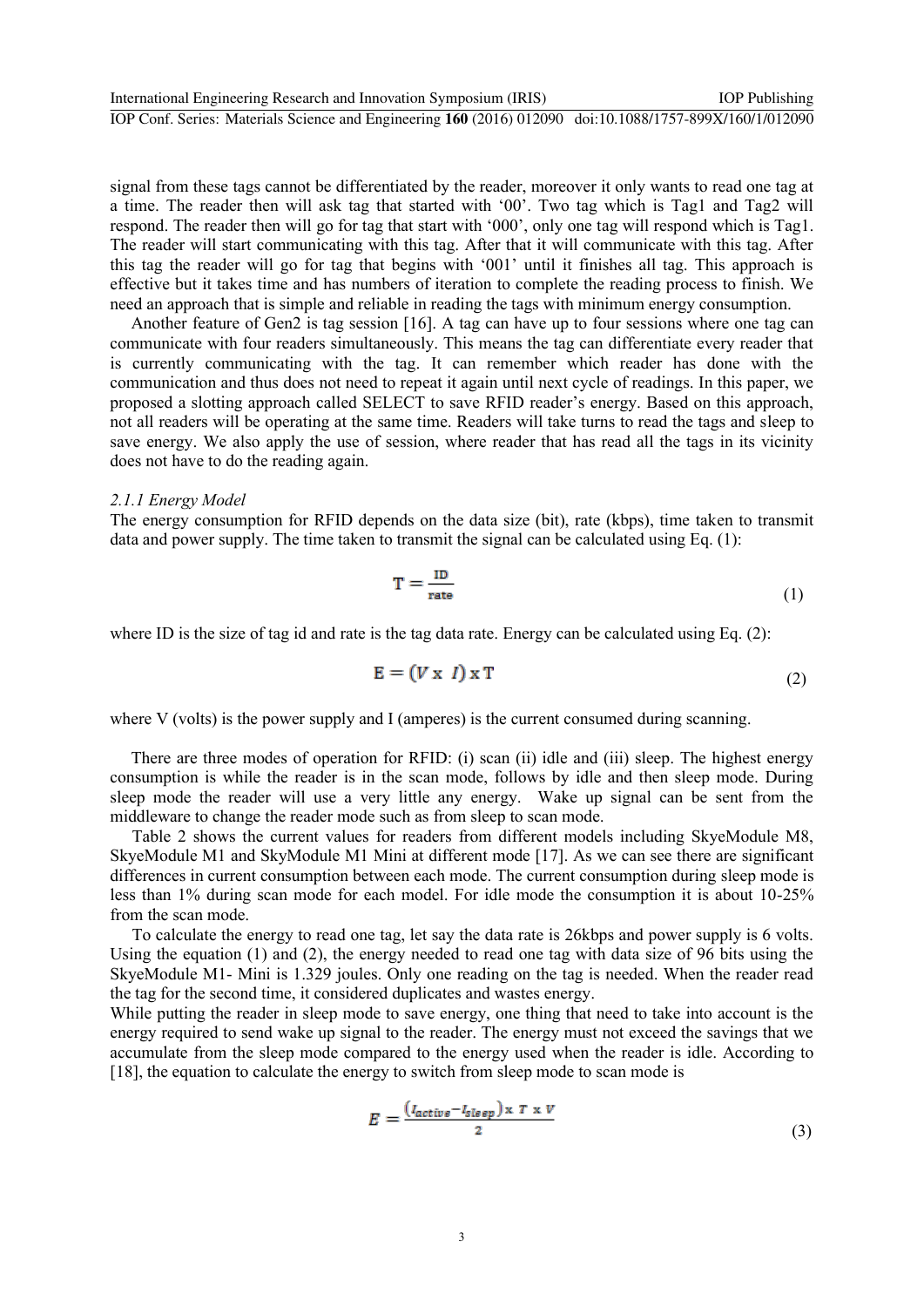International Engineering Research and Innovation Symposium (IRIS) IOP Publishing

IOP Conf. Series: Materials Science and Engineering **160** (2016) 012090 doi:10.1088/1757-899X/160/1/012090

The wake up signal does not contain any data, and the time to wake up SkyModule M1 Mini is 0.1 seconds [19]. Based on equation (3), the energy needed to wake up this reader is 0.035964 joule. If the reader is sleep for 10 minutes, the energy used is 0.18 joule. Therefore the amount for both activities which are sleep and switching mode is only 0.25964 joule. If the reader is left to be idle, the amount of energy used for ten minutes will be 54 joule. The savings we made for putting the reader into sleep mode is 99% of savings. The energy savings will be much more if there are tags to be read, and the readings are duplicates which really need to be avoided.

| Power supply       | Sleep $(mA)$ | Idle (mA) | Scan (mA) | Energy to read one tag<br>$(ioules)*$ |
|--------------------|--------------|-----------|-----------|---------------------------------------|
| SkyeModule M8      | < 0.1        | 50        | 250-650   | 5.538                                 |
| SkyeModule M1-Mini | 0.06         |           | 60        | 1.329                                 |
| SkyeModule M1      | 0.06         | $\theta$  | 110       | 2.437                                 |

| Table 2. Current Consumption in Different Reader Mode |  |
|-------------------------------------------------------|--|
|-------------------------------------------------------|--|

\*Based on data size 96bits, power supply 6 volts, data rate 26kbps

To save the energy, readers need to be slotted and scheduled to be operative. To avoid any missed reading on tag that moves from the reader vicinity without being read, the reader will take turns to be active with the reader resides nearby them. In the case of tag moving from the reader vicinity without being read (because the reader is sleeping) the neighboring reader will cover the readings on the tag. This is because the way we slot the reader to take turns with their neighbors to be active.

# **3. Slotting Algorithm**

Slotting reader is one way to achieve energy savings. The benefit of slotting is to avoid collision among the readers. A simple principle to slot the reader is by not having neighboring reader operated at the same time. Neighboring reader can take turns to perform the propagation. The number of slot produced from this algorithm need to be at possible minimum to avoid the risk of miss reading. Otherwise tag might be gone out from the system before it gets to be detected because the length time of each slot taken to complete.

The pre-exquisite to run the slotting algorithm which named as SELECT is we need the list of all readers involved with their adjacent reader(s). We need to sort the reader based on their number of adjacent reader(s). If they have the same number of adjacent reader(s) they will be arranged using alphabet order. Based on Figure 2, R5 is listed at the top because it has the most reader around it which is R1, R2, R3, R4 and R6, R7, R8 and R9. The second to fifth place in Table 3 is tied with each reader has 5 adjacent readers each. We can based the arrangement on ascending orders where the second place is secured by R2 and followed by R2, R4, R6 and R8. For the sixth to ninth position it was R1, R3, R7 and R9 each based on number of adjacent reader and alphabet order. The complete position of readers before the proposed algorithm can be used is shown in Table 3.



**Figure 2.** Multiple networked RFID readers sitting next to another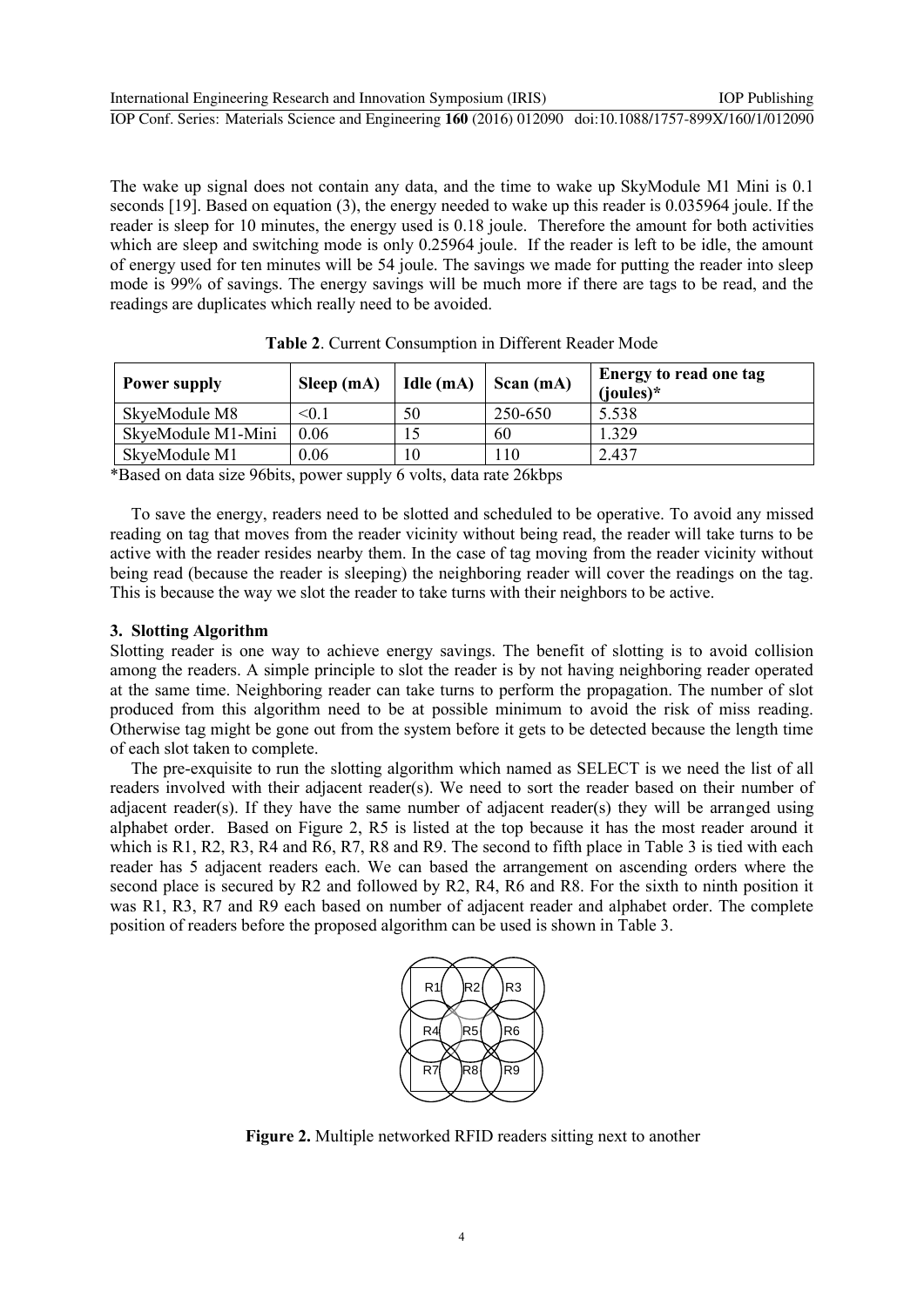When the algorithm starts, it processes the first reader in the list, which is R5. It will assign R5 to slot 1, as R5 has not been slotted yet. Then the algorithm check the adjacent readers to R5, whether any of them have been put in the same slot like R5. It found that no other adjacent reader has been put in the same slot. Then it goes next to the second reader which is R2. According to the algorithm, R2 also will be assigned into slot 1. But when it checks the adjacent reader of R2, it founds that R5 has been put into slot 1. Therefore it change R2 into the next slot, slot 2. For the next reader, R4, is initially assigned to slot1. But the adjacent reader to R4, R5 and R2 has been assigned to slot 1 and 2. Therefore R4 is assigned to slot 3. The algorithm continues until it finishes assign slot to all reader in the list.

| Position | Reader[x]      | AdjacentReader[y]                                                                  |
|----------|----------------|------------------------------------------------------------------------------------|
|          | R <sub>5</sub> | R1, R2, R3, R4, R6, R7, R8, R9                                                     |
|          | R <sub>2</sub> | R1, R3, R4, R5. R6                                                                 |
|          | R4             | R1, R2, R5, R7, R8                                                                 |
|          | R <sub>6</sub> | R <sub>2</sub> , R <sub>3</sub> , R <sub>5</sub> , R <sub>8</sub> , R <sub>9</sub> |
|          | R8             | R4, R5, R6, R7, R9                                                                 |
|          | R1             | R <sub>2</sub> , R <sub>4</sub> , R <sub>5</sub>                                   |
|          | R <sub>3</sub> | R <sub>2</sub> , R <sub>5</sub> , R <sub>6</sub>                                   |
|          | R7             | R <sub>4</sub> , R <sub>5</sub> , R <sub>8</sub>                                   |
|          | R <sub>9</sub> | R5, R6, R8                                                                         |

**Table 3.** List of Readers Derived From Figure 5

The result for slotting reader in Figure 2 using SELECT is shown in Figure 3. In Figure 3, there are 4 slots for the nine readers. None of the slot contains adjacent readers operating at the same time. At a particular time, only one slot will be operating. The other readers will be put into sleep mode which saves energy.



**Figure 3**. Every reader is assign a slot by SELECT (a) only reader in slot 1 operating (b) 2 reader in slot 2 operating (c) slot 3 operating and (d) slot 4 is operating.

If DCS or Colorwave is used to slot the same networked readers, in the first round of slotting there will be adjacent readers that operate together in the same time which will cause collisions. This is shown in Figure 4. When the collision occurs, the reader need to be assign to new slot, and so does the other adjacent readers. This will delayed the reading process which can increase the chance of missed reading. The number of slot produced also can be higher than what our algorithm produced. The higher number of slot is not good to monitor the tag movement. This is because every slot needs to wait longer time to wait for other slots to finish first.

In Figure 4(c) the reader signal in slot 5 will collide with each other causing the all the reader and its adjacent to be assign new slot. This results in whole restructuring of the slot where all the readers were involved as shown in Figure 4(d). The number of slot becomes 5 slots which will take a longer time to finish and consume more energy.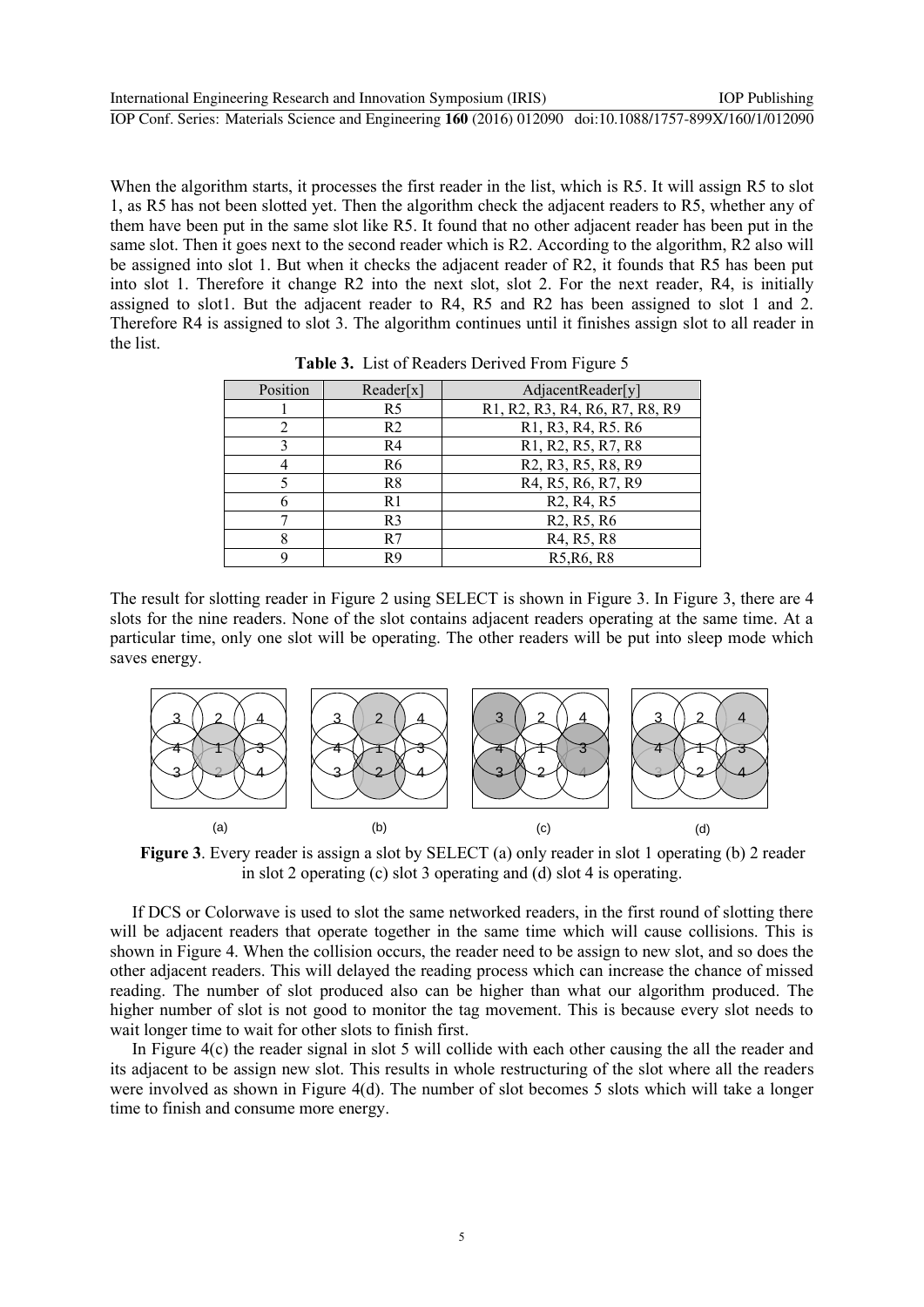

**Figure 4**. Slot assigned by using DCS, two slots are working well as shown in (a) and (b), but slot 5 in (c) experience collision and (d) is the new slot assign after the collision.

#### **4. Performance Analysis**

In this section we present result from the experiments we conduct to calculate the amount of energy that can be saved by using our proposed algorithm SELECT. It is compared with the one that is not using any energy savings mechanism (label as no-slotting) and with DCS. For all the experiments we setup 9 readers at fixed location such as shown in Figure 2. The reader then is slotted using the proposed algorithm. Then we randomly placed 200 tags in the interrogation area of these readers. The number of tags is increased by 200 for each sample. We calculated the energy savings for each approach. The energy consumption calculated is the energy to read the tag, the energy in sleep mode and energy to wake up the reader from sleep mode.



**Figure 5**. Comparison of amount of energy consumption using slotting algorithm

In this experiment we want to investigate the amount of energy that can be saved by putting the reader into different slot. The result is shown in Figure 5. Our proposed approach use the lowest energy followed by DCS and no-slotting. Although the amount of differences shown in the graph is small (except for no-slotting) but this comparison is made based on the best possible setting of each approach. This means that the experiment did not take into account the problem of DCS that need to restructure the slot when collision occurs. It also did not take into account the need for no-slotting approach to do reading again due to collision. In the normal practice reading need to be made again when the collision occur. The small difference between SELECT and DCS is because the small difference in the number of slot. DCS have only additional one slot compared to SELECT.

#### **5. Conclusion**

In this paper we proposed SELECT to achieve energy savings in RFID. The algorithm principle is to group reader into slot. The purpose of the slotting is to avoid adjacent reader send signal at the same time that causes collision. Based on the case study SELECT produced better slotting result compare to DCS and Colorwave. By having better slotting mechanism collision can be avoided. Energy can be saved because there is no need for signal retransmission to cover the corrupted reading that cause by the collision. The result shows that our algorithm helps to save energy and the amount of energy saved will be greater with the increased of time.